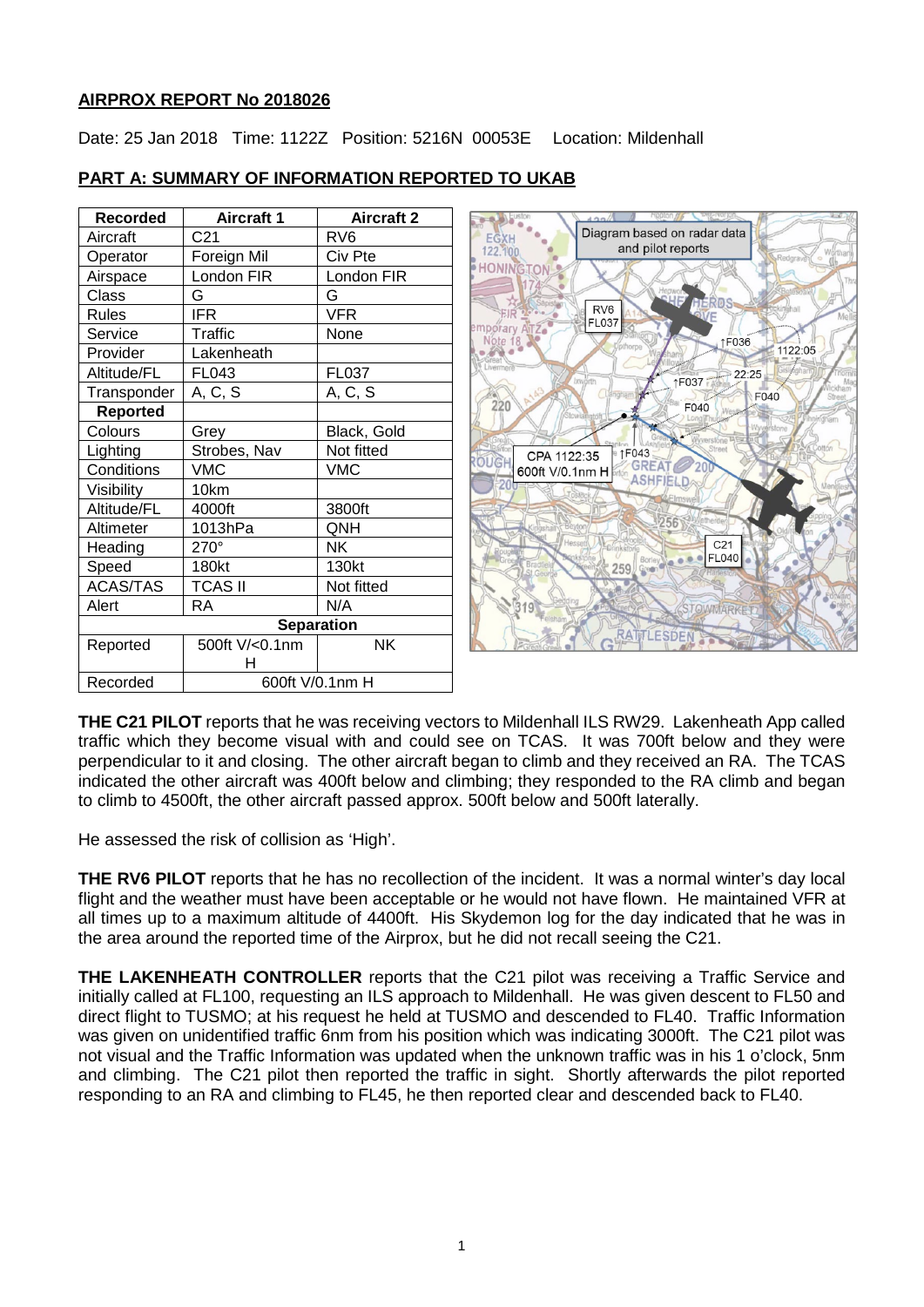## **Factual Background**

The weather at Mildenhall was recorded as follows:

METAR EGUN 251056Z 21010KT 9999 CLR 09/09 A2973 RMK AO2 SLP071 T00860086 SLP ESTMD ALSTG ESTMD WND DATA ESTMD=

#### **UKAB Secretariat**

Radar screen shots are taken from the NATS radars and are not representative of the radar available to the Lakenheath controller. At Figure 1 (1121:34), the C21, squawking 0436, can be seen on a northeasterly heading and the controller has already given Traffic Information on the RV6 (squawking 7000) by this stage; the C21 pilot has replied with 'searching'. The C21 pilot calls visual after the controller calls the traffic a second time at 1121:56. At 1122:31 (Figure 2) the C21 pilot reports climbing due to a TCAS RA, at this stage the vertical separation is 300ft. CPA takes place at 1122:35; lateral separation is 0.1nm but due to the C21's climb, vertical separation is now 600ft.



Figure 1: 1121:34 Figure 2:1122:31



Figure 3: 1122:35

The C21 and RV6 pilots shared an equal responsibility for collision avoidance and not to operate in such proximity to other aircraft as to create a collision hazard<sup>[1](#page-1-0)</sup>. If the incident geometry is considered as converging then the C[2](#page-1-1)1 pilot was required to give way to the RV6<sup>2</sup>.

l

<span id="page-1-0"></span><sup>1</sup> SERA.3205 Proximity.

<span id="page-1-1"></span><sup>2</sup> SERA.3210 Right-of-way (c)(2) Converging.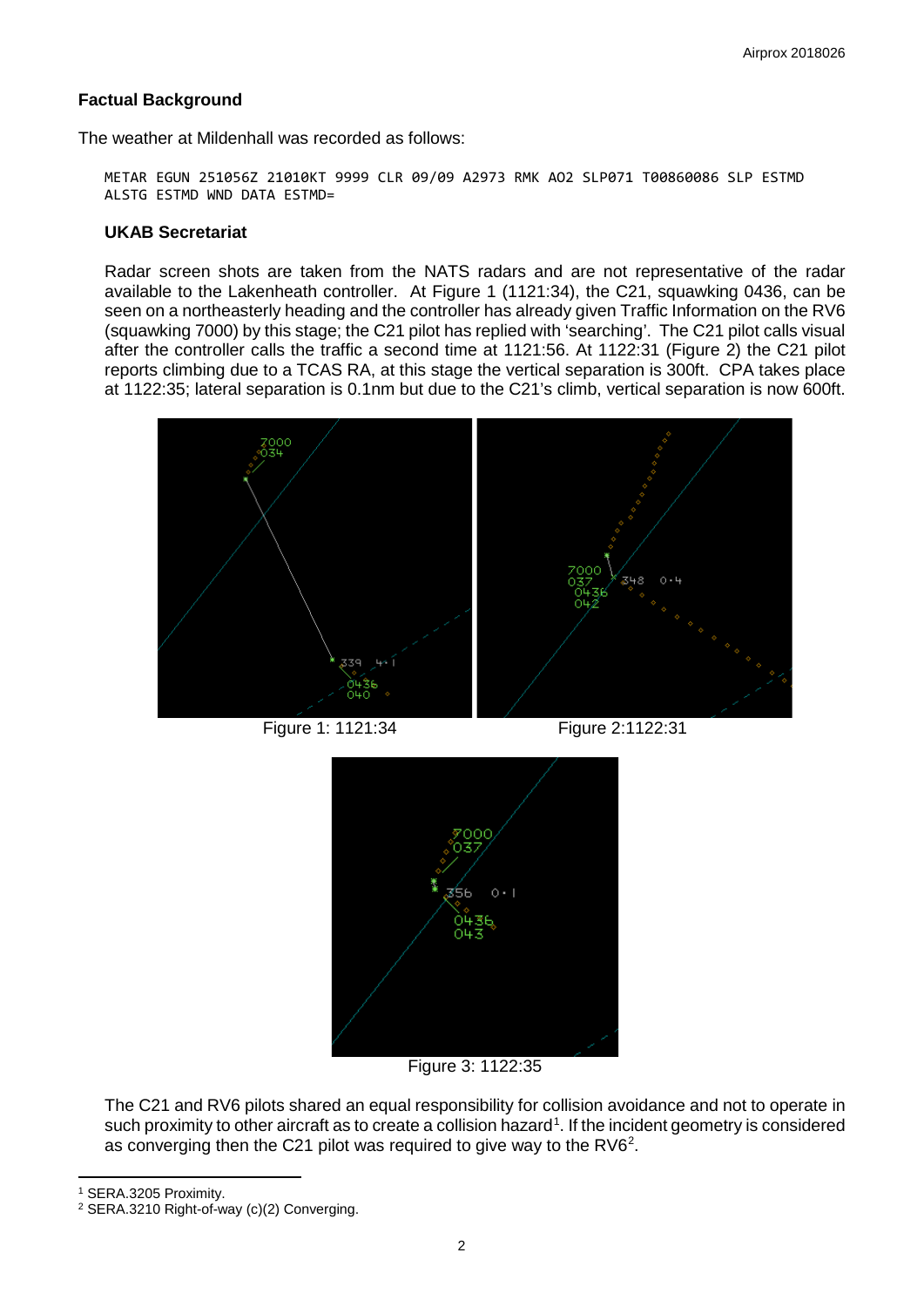## **Comments**

## **USAFE**

The design of the RV6 canopy must make for excellent visibility horizontally and above. The controller, who was reasonably busy, provided an effective Traffic Service to the C21 pilot who, seeing the conflictor on his TCAS, reacted promptly to the subsequent RA, allowing the climbing RV6 to proceed on its way unhindered.

#### **Summary**

An Airprox was reported when a C21 and a RV6 flew into proximity at 1122hrs on Thursday 25<sup>th</sup> January 2018. Both pilots were operating under VFR in VMC, the C21 pilot in receipt of a Traffic Service from Lakenheath and the RV6 pilot not in receipt of an ATS.

## **PART B: SUMMARY OF THE BOARD'S DISCUSSIONS**

Information available consisted of reports from the pilots of both aircraft, transcripts of the relevant RT frequencies, radar photographs/video recordings, reports from the air traffic controllers involved and reports from the appropriate operating authorities.

The Board first discussed the actions of the C21 pilot. Some members wondered whether, even though he was receiving vectors for his IFR approach, he was fully aware that under a Traffic Service he remained responsible for his own separation, and for giving way to other traffic converging on his right, with ATC only there to assist with Traffic Information. If he had wanted ATC to provide him with separation vectors then he would have been better served by asking for a Deconfliction Service (many commercial operators mandate that their pilots ask for a Deconfliction Service when under IFR in Class G airspace). Notwithstanding, members noted that the controller had given Traffic Information on the RV6 when it was 6.5nm away, at that stage 600ft below, and the C21 pilot was probably content with the separation. However, when the controller updated the Traffic Information at 5nm warning the C21 pilot that the traffic was now climbing, the C21 pilot called visual but didn't take any action to resolve the confliction until he received the TCAS RA. Although after the RA manoeuvre the separation was 600ft, it had been as close as 300ft as they approached each other. The Board thought that the C21 pilot would have been wise to have taken action before he did so by either turning to avoid the climbing RV6 or by climbing himself.

For his part, the RV6 pilot was operating in Class G airspace and entitled to be there. Although he did not know it, as the aircraft on the right he could reasonably have expected the C21 to give way to him. GA members commented that it was disappointing that he had not seen the C21 on a closing geometry but that that was sometimes the nature of the imperfect see-and-avoid barrier; if he was not looking in the appropriate place at the time then it was unlikely that he would detect the other aircraft. Members noted that his aircraft was not fitted with any form of electronic conspicuity equipment which would likely have alerted him to the presence of the C21; given the increasingly affordable systems that were now available, they urged all pilots to review whether now was the time to consider investing in such relatively low-cost safety systems.

The Board agreed that the Lakenheath controller had executed his duties as required. He had called the RV6 to the C21 pilot at a range of 6.5nm and updated this information when he saw that it was climbing. Having received the call that the C21 pilot was visual, the controller members agreed that he would then assume the pilot would ensure his own separation, or would ask for vectors if unable to.

The Board then looked at the cause and risk of the Airprox. It was quickly agreed that, because he was required to give way to the aircraft on his right, the cause had been that the C21 pilot had flown into conflict with the RV6 despite receiving Traffic Information. However, when assessing the risk, they quickly agreed that there had been no risk of collision because the C21 pilot had been visual with the RV6 at an early stage and that the subsequent TCAS RA manoeuvre had further ensured separation; risk Category C.